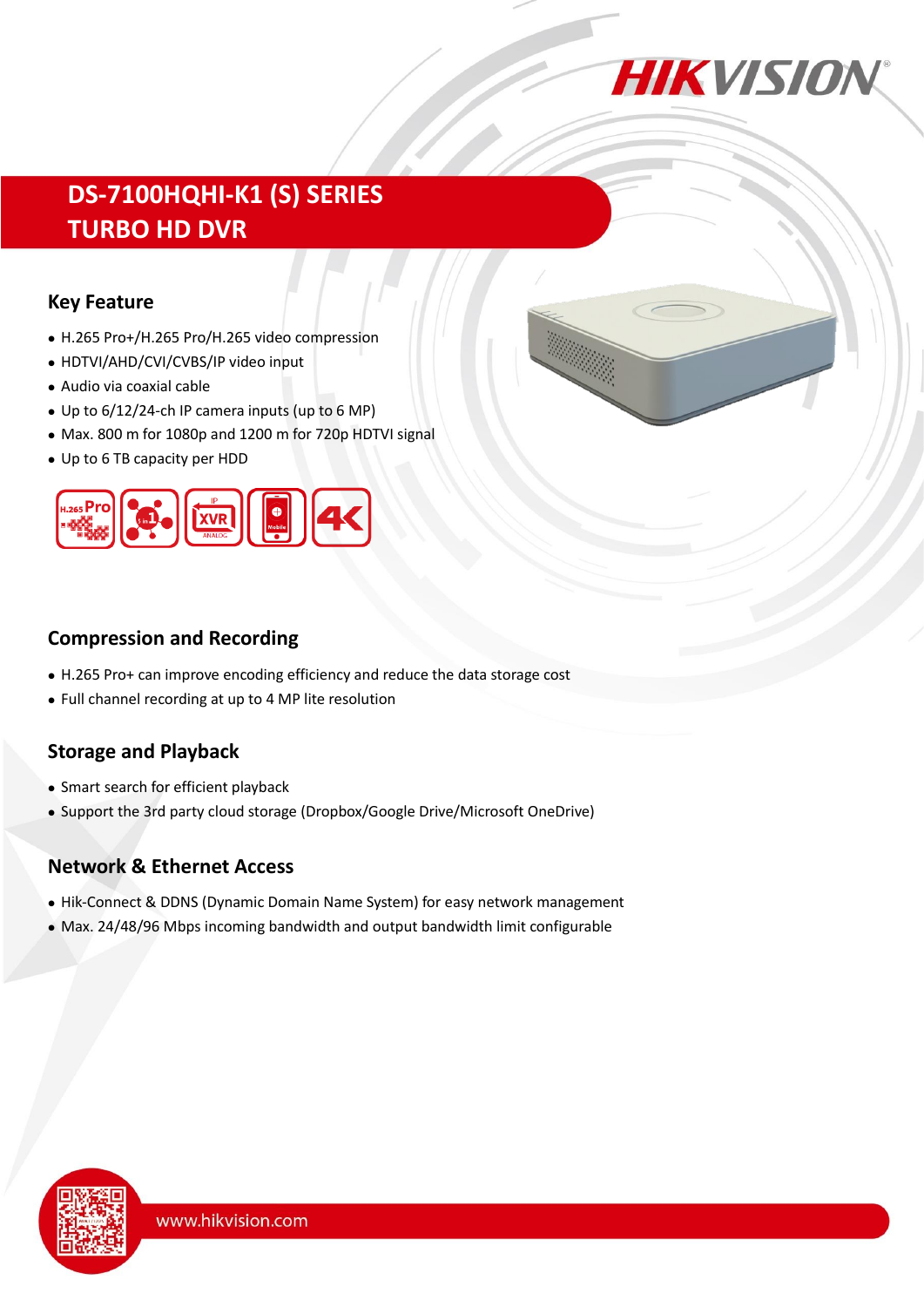**ABC** 

# **Specification**

| <b>Model</b>               | <b>DS-7104HQHI-K1</b>                                                         | <b>DS-7108HQHI-K1</b>                    | <b>DS-7116HQHI-K1</b>           |  |  |  |  |
|----------------------------|-------------------------------------------------------------------------------|------------------------------------------|---------------------------------|--|--|--|--|
| <b>Recording</b>           |                                                                               |                                          |                                 |  |  |  |  |
| Video compression          | H.265 Pro+/H.265 Pro/H.265/H.264+/H.264                                       |                                          |                                 |  |  |  |  |
| <b>Encoding resolution</b> | When 1080p Lite mode is not enabled:                                          |                                          |                                 |  |  |  |  |
|                            | 4 MP lite/3 MP/1080p/720p/VGA/WD1/4CIF/CIF;                                   |                                          |                                 |  |  |  |  |
|                            | When 1080p Lite mode is enabled:                                              |                                          |                                 |  |  |  |  |
|                            | 4 MP lite/3 MP/1080p lite/720p lite/VGA/WD1/4CIF/CIF                          |                                          |                                 |  |  |  |  |
| <b>Frame rate</b>          | Main stream:                                                                  |                                          |                                 |  |  |  |  |
|                            | When 1080p Lite mode not enabled:                                             |                                          |                                 |  |  |  |  |
|                            | For 4 MP stream access:                                                       |                                          |                                 |  |  |  |  |
|                            | 4 MP lite@15fps; 1080p lite/720p/WD1/4CIF/VGA/CIF@25fps (P)/30fps (N)         |                                          |                                 |  |  |  |  |
|                            | For 3 MP stream access: 3 MP/1080p/720p/VGA/WD1/4CIF/CIF@15fps                |                                          |                                 |  |  |  |  |
|                            | For 1080p stream access:                                                      |                                          |                                 |  |  |  |  |
|                            | 1080p/720p@15fps; VGA/WD1/4CIF/CIF@25fps (P)/30fps (N)                        |                                          |                                 |  |  |  |  |
|                            | For 720p stream access: 720p/VGA/WD1/4CIF/CIF@25fps (P)/30fps (N)             |                                          |                                 |  |  |  |  |
|                            | When 1080p Lite mode enabled:                                                 |                                          |                                 |  |  |  |  |
|                            | 4 MP lite/3 MP@15fps; 1080p lite/720p lite/VGA/WD1/4CIF/CIF@25fps (P)/30fps   |                                          |                                 |  |  |  |  |
|                            | (N)                                                                           |                                          |                                 |  |  |  |  |
|                            | Sub-stream:                                                                   |                                          |                                 |  |  |  |  |
|                            | WD1/4CIF@12fps; CIF@25fps (P)/30fps (N)                                       |                                          |                                 |  |  |  |  |
| Video bit rate             | 32 Kbps to 6 Mbps                                                             |                                          |                                 |  |  |  |  |
| Dual stream                | Support                                                                       |                                          |                                 |  |  |  |  |
| <b>Stream type</b>         | Video, Video & Audio                                                          |                                          |                                 |  |  |  |  |
| <b>Audio compression</b>   | G.711u                                                                        |                                          |                                 |  |  |  |  |
| <b>Audio bit rate</b>      | 64 Kbps                                                                       |                                          |                                 |  |  |  |  |
| <b>Video and Audio</b>     |                                                                               |                                          |                                 |  |  |  |  |
|                            | 2-ch (up to $6$ -ch)                                                          | 4-ch (up to 12-ch)<br>8-ch (up to 24-ch) |                                 |  |  |  |  |
| IP video input             | Up to 6 MP resolution                                                         |                                          |                                 |  |  |  |  |
|                            | Support H.265+/H.265/H.264+/H.264 IP cameras                                  |                                          |                                 |  |  |  |  |
|                            | 4-ch                                                                          | 8-ch                                     | $16$ -ch                        |  |  |  |  |
| Analog video input         | BNC interface (1.0 Vp-p, 75 $\Omega$ ), supporting coaxitron connection       |                                          |                                 |  |  |  |  |
|                            | 4 MP, 3 MP, 1080p25, 1080p30, 720p25, 720p30, 720p50, 720p60                  |                                          |                                 |  |  |  |  |
| <b>HDTVI input</b>         | *: The 3 MP signal input is only available for channel 1 of DS-7104HQHI-K1,   |                                          |                                 |  |  |  |  |
|                            | channel 1/2 of DS-7108HQHI-K1, and channel 1/2/3/4 of DS-7116HQHI-K1.         |                                          |                                 |  |  |  |  |
| <b>AHD input</b>           | 4 MP, 1080p25, 1080p30, 720p25, 720p30                                        |                                          |                                 |  |  |  |  |
| <b>HDCVI input</b>         | 4 MP, 1080p25, 1080p30, 720p25, 720p30                                        |                                          |                                 |  |  |  |  |
| <b>CVBS input</b>          | Support                                                                       |                                          |                                 |  |  |  |  |
| <b>VGA output</b>          | 1-ch, 1920 × 1080/60Hz, 1280 × 1024/60Hz, 1280 × 720/60Hz, 1024 × 768/60Hz    |                                          |                                 |  |  |  |  |
|                            |                                                                               |                                          | 4K<br>$1$ -ch,<br>(3840)<br>×   |  |  |  |  |
| <b>HDMI</b> output         |                                                                               | 2160)/30Hz, 2K (2560 ×                   |                                 |  |  |  |  |
|                            | 1-ch, 1920 × 1080/60Hz, 1280 × 1024/60Hz, 1280 ×<br>720/60Hz, 1024 × 768/60Hz |                                          | 1440)/60Hz,<br>1920<br>$\times$ |  |  |  |  |
|                            |                                                                               |                                          | 1080/60Hz,<br>1280<br>×         |  |  |  |  |
|                            |                                                                               |                                          | 1024/60Hz,<br>1280<br>×         |  |  |  |  |
|                            |                                                                               |                                          | 720/60Hz,<br>1024<br>×          |  |  |  |  |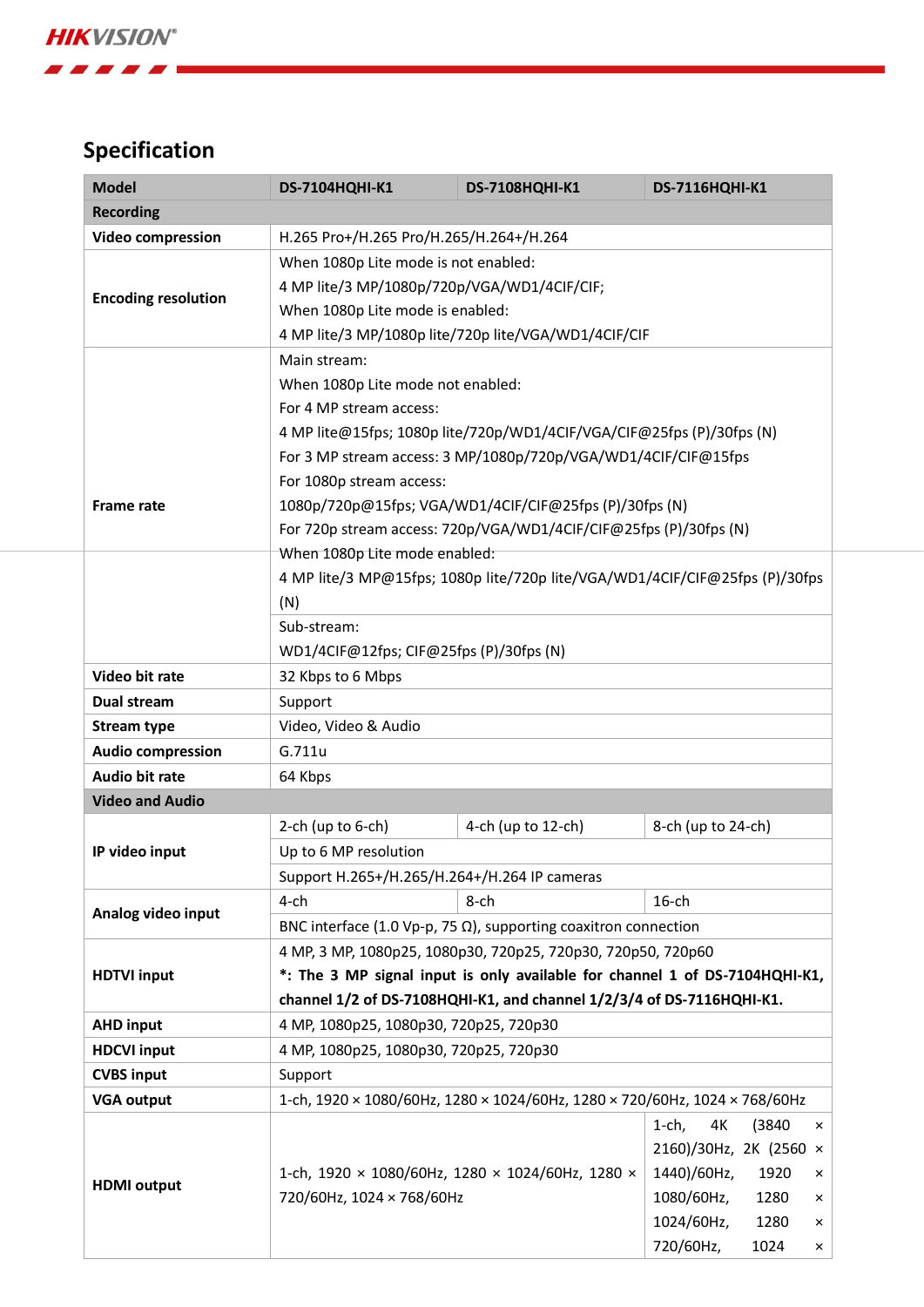**HIKVISION®** 

. . . . .

|                                     |                                                                                            |                                                                  | 768/60Hz                                                                |  |  |  |
|-------------------------------------|--------------------------------------------------------------------------------------------|------------------------------------------------------------------|-------------------------------------------------------------------------|--|--|--|
| <b>Audio input</b>                  | 1-ch, RCA (2.0 Vp-p, 1 KΩ)                                                                 |                                                                  |                                                                         |  |  |  |
| <b>Audio output</b>                 | 1-ch, RCA (Linear, $1 K\Omega$ )                                                           |                                                                  |                                                                         |  |  |  |
| Two-way audio                       | 1-ch, RCA (2.0 Vp-p, 1 KΩ) (using the first audio input)                                   |                                                                  |                                                                         |  |  |  |
| Synchronous playback                | $4$ -ch                                                                                    | $16$ -ch                                                         |                                                                         |  |  |  |
| <b>Network</b>                      |                                                                                            |                                                                  |                                                                         |  |  |  |
| <b>Remote connection</b>            | 32                                                                                         | 64                                                               | 128                                                                     |  |  |  |
| Network protocol                    | TCP/IP, PPPoE, DHCP, Hik-Connect, DNS, DDNS, NTP, SADP, NFS, iSCSI, UPnP™,<br>HTTPS, ONVIF |                                                                  |                                                                         |  |  |  |
| <b>Network interface</b>            | 1, RJ45 10M/100M self-adaptive Ethernet interface                                          | 1,<br>RJ45 10M/100M/1000M<br>self-adaptive<br>Ethernet interface |                                                                         |  |  |  |
| <b>Auxiliary interface</b>          |                                                                                            |                                                                  |                                                                         |  |  |  |
| <b>SATA</b>                         | 1 SATA interface                                                                           |                                                                  |                                                                         |  |  |  |
| Capacity                            | Up to 6 TB capacity for each disk                                                          |                                                                  |                                                                         |  |  |  |
| <b>USB interface</b>                | Real panel: $2 \times$ USB 2.0                                                             |                                                                  |                                                                         |  |  |  |
| Alarm in/out                        | N/A                                                                                        |                                                                  |                                                                         |  |  |  |
| General                             |                                                                                            |                                                                  |                                                                         |  |  |  |
| Power supply                        | 12 VDC                                                                                     |                                                                  |                                                                         |  |  |  |
| Consumption<br>(without HDD)        | $\leq 8 W$                                                                                 | $\leq$ 12 W                                                      | $\leq 15$ W                                                             |  |  |  |
| <b>Working temperature</b>          | -10 °C to +55 °C (+14 °F to +131 °F)                                                       |                                                                  |                                                                         |  |  |  |
| <b>Working humidity</b>             | 10% to 90%                                                                                 |                                                                  |                                                                         |  |  |  |
| Dimension ( $W \times D \times H$ ) | $200 \times 200 \times 45$ mm (7.9 $\times$ 7.9 $\times$ 1.8 inch)                         |                                                                  | $285 \times 210 \times 45$ mm (11.2)<br>$\times$ 8.3 $\times$ 1.8 inch) |  |  |  |
| <b>Weight (without HDD)</b>         | ≤ 1 kg $(2.2 \text{ lb})$                                                                  |                                                                  |                                                                         |  |  |  |